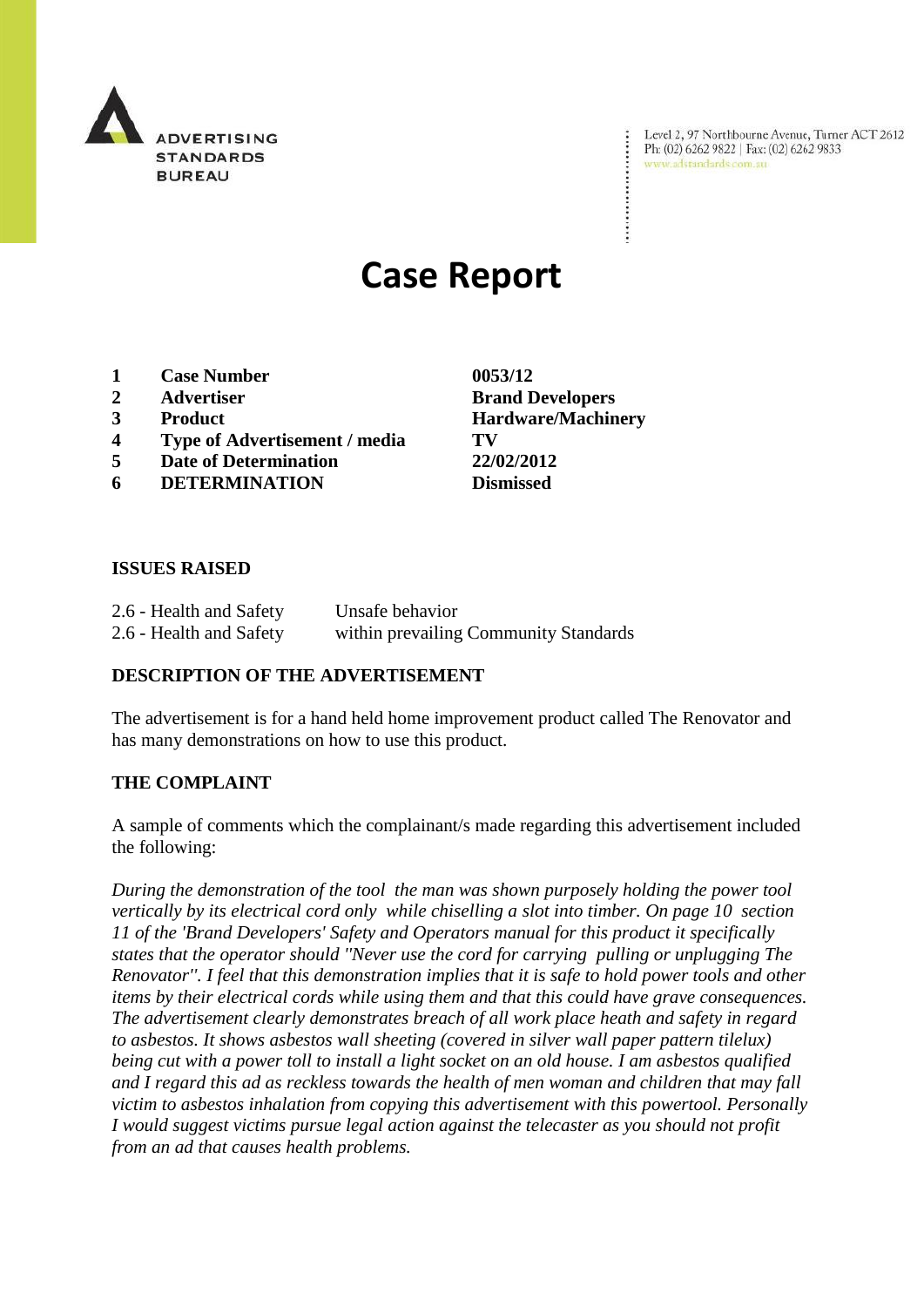## **THE ADVERTISER'S RESPONSE**

Comments which the advertiser made in response to the complainant/s regarding this advertisement include the following:

*In relation to the first complaint where the host is holding the tool by the cord, this is in fact a safety demonstration showing how much safer The Renovator is compared to reciprocating or spinning tools. It is demonstrating the oscillating effect as you would not be able to hold any other power tools like this. The demonstration has been used extensively in The United States with no issues.*

*As there is no accuracy by holding a tool like this, realistically no one would hold it like that in real life it is only shown for the purpose of showing how safe The Renovator is.*

*As per the complaint our manual reads 'Never use the cord for carrying, pulling or unplugging The Renovator'. This is to ensure the safety of the customer.*

*We are happy to add in a super at this stage to state 'This is a demonstration only; please do not hold The Renovator by the cord when using'.*

*The second complaint refers to asbestos. This infomercial was made in a set and the wall that was cut into was plasterboard with wallpaper on top of it. It does not contain asbestos. The majority of houses will be made out of plasterboard and this shows a true demonstration of how to use the product.*

*We understand the seriousness of asbestos in older houses but do not believe our advertising is reckless.*

*Throughout our safety manual there are warnings about using correct protective equipment to ensure that dust etc. is not inhaled.*

*We believe that it is an individual's responsibility to check for asbestos in any house they are making renovations to as it is a serious problem which any tool could cause the release of. We do not believe that either of these complaints warrant being upheld and as a responsible advertiser are happy to work with you in order to keep our customers safe.*

*If you have any recommendations you believe would help ensure the safety of our customers please let me know*

*Please contact me at any time if you have any questions and let me know if there is any other information you require.*

## **THE DETERMINATION**

The Advertising Standards Board ("Board") considered whether this advertisement breaches Section 2 of the Advertiser Code of Ethics (the "Code").

The Board noted the complainant's concern that the advertisement depicts and encourages dangerous, unsafe activity.

The Board viewed the advertisement and noted the advertiser's response.